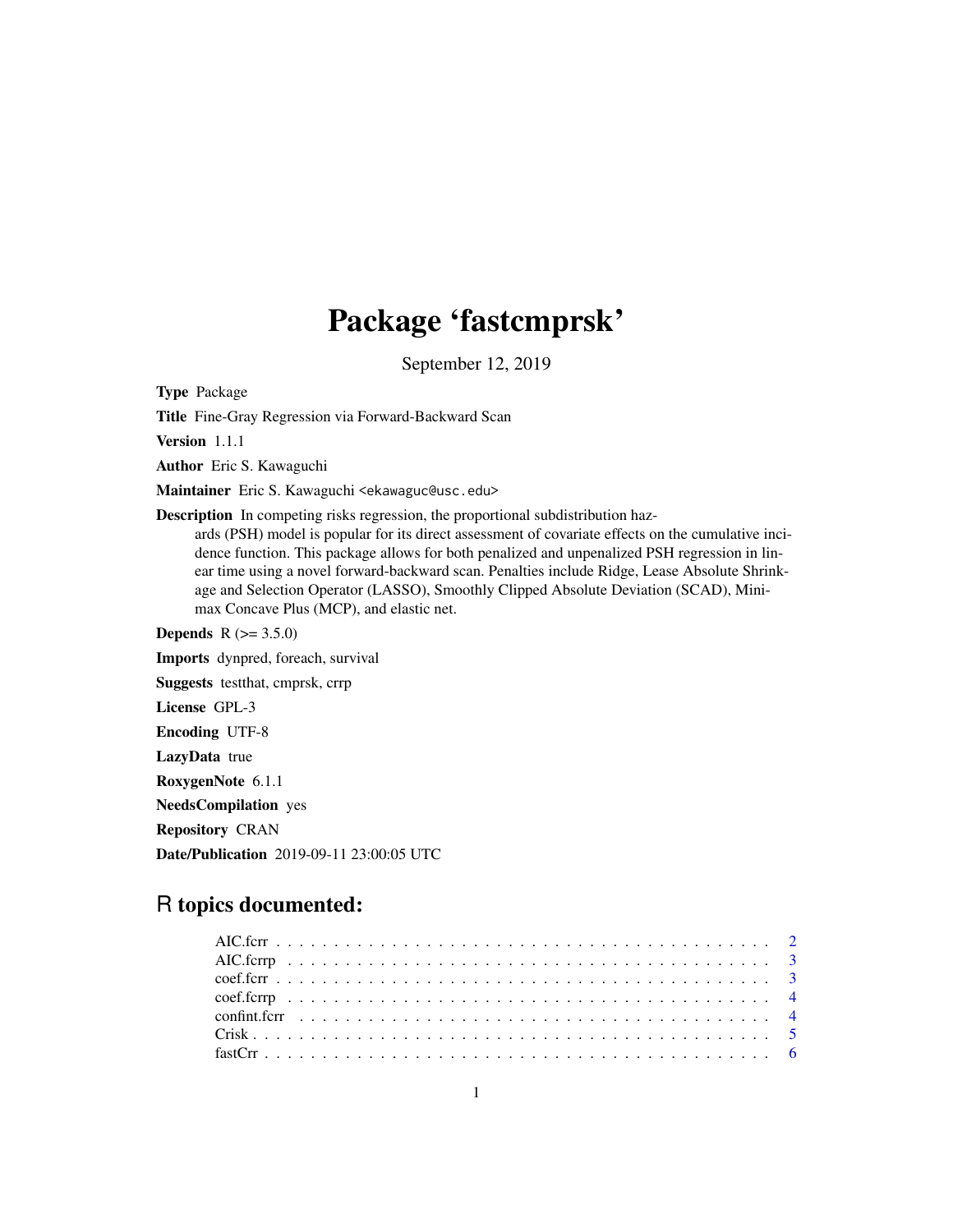#### <span id="page-1-0"></span>2 AIC.fcrr

|       | $plot. \nF$ |    |
|-------|-------------|----|
|       |             |    |
|       |             |    |
|       |             |    |
|       |             |    |
|       |             |    |
|       |             |    |
|       |             |    |
| Index |             | 18 |

AIC.fcrr *Akaike's An Information Criterion*

# Description

Similar functional utility to coef methods.

# Usage

## S3 method for class 'fcrr'  $AIC(object, ..., k = 2)$ 

# Arguments

| object    | fcrr object                                                                                 |
|-----------|---------------------------------------------------------------------------------------------|
| $\ddotsc$ | Additional arguments. Not implemented.                                                      |
|           | Numeric, the penalty per parameter to be used; the default $k = 2$ is the classical<br>AIC. |

# Value

A numeric value with the corresponding AIC (or BIC, or ..., depending on k).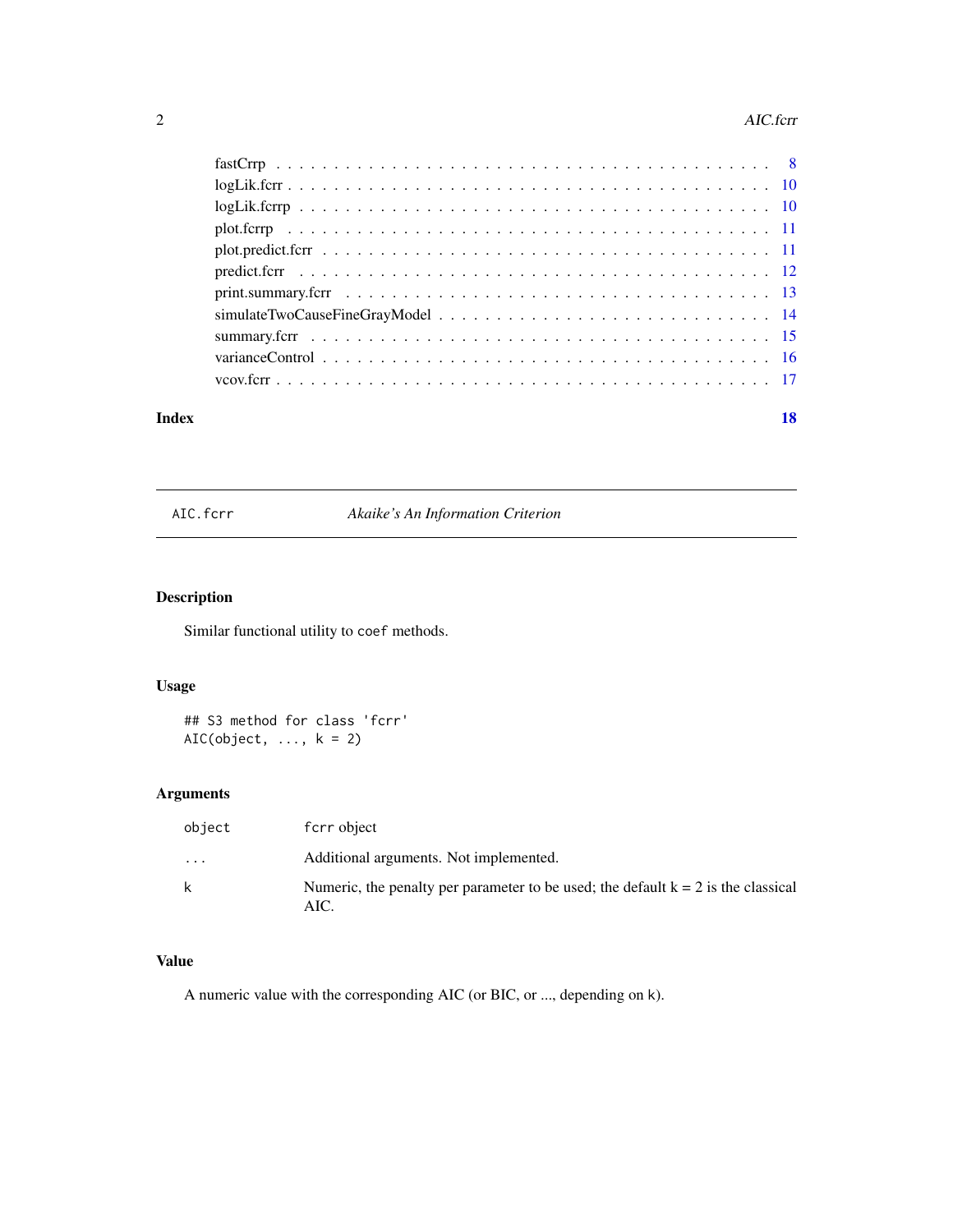<span id="page-2-0"></span>

Similar functional utility to coef methods.

# Usage

## S3 method for class 'fcrrp'  $AIC(object, ..., k = 2)$ 

#### Arguments

| object | f crrp object                                                                               |
|--------|---------------------------------------------------------------------------------------------|
| .      | Additional arguments. Not implemented.                                                      |
| k      | Numeric, the penalty per parameter to be used; the default $k = 2$ is the classical<br>AIC. |

# Value

A numeric value with the corresponding AIC (or BIC, or ..., depending on k).

| Extract coefficients from an "fcrr" object.<br>coef.fcrr |
|----------------------------------------------------------|
|----------------------------------------------------------|

# Description

Similar functional utility to coef methods.

# Usage

## S3 method for class 'fcrr' coef(object, ...)

# Arguments

| object   | fcrr object                            |
|----------|----------------------------------------|
| $\cdots$ | Additional arguments. Not implemented. |

### Value

Coefficients extracted from the model object object.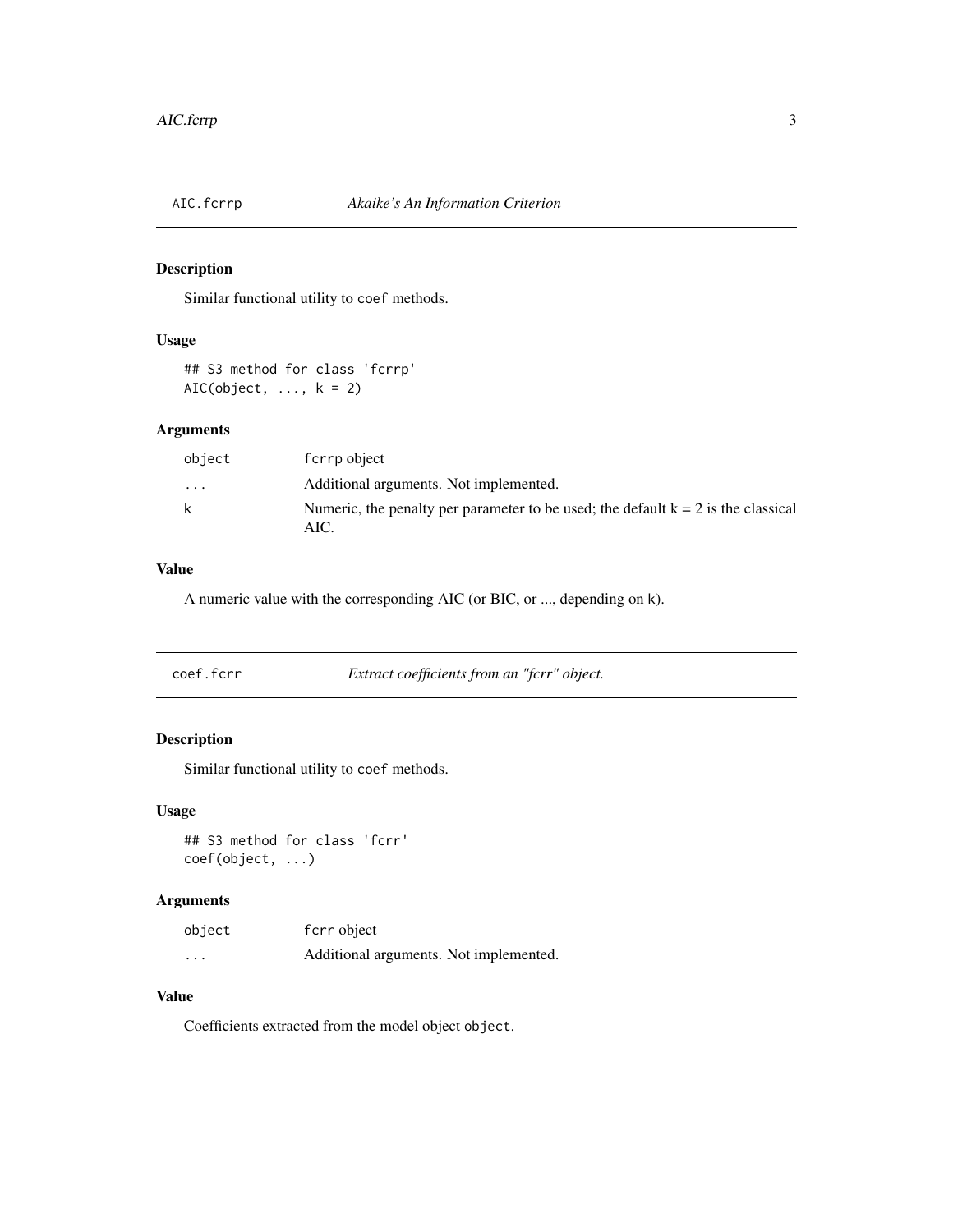<span id="page-3-0"></span>

Similar functional utility to coef methods.

# Usage

## S3 method for class 'fcrrp' coef(object, ...)

# Arguments

| object  | f crrp object                          |
|---------|----------------------------------------|
| $\cdot$ | Additional arguments. Not implemented. |

#### Value

Coefficients extracted from the model object object.

| confint.fcrr |  | Confidence Intervals for Model Parameters |
|--------------|--|-------------------------------------------|
|--------------|--|-------------------------------------------|

# Description

Computes confidence intervals for one or more parameters in a fitted model of class fcrr.

#### Usage

```
## S3 method for class 'fcrr'
confint(object, parm, level = 0.95,digits = max(options()$digits - 5, 2), ...)
```
# Arguments

| object  | $fcrr \text{ object} (output from fastCrr())$                                                                                                                                 |
|---------|-------------------------------------------------------------------------------------------------------------------------------------------------------------------------------|
| parm    | a specification of which parameters are to be given confidence intervals, either<br>a vector of numbers or a vector of names. If missing, all parameters are consid-<br>ered. |
| level   | the confidence level required                                                                                                                                                 |
| digits  | Number of significant difits to round to.                                                                                                                                     |
| $\cdot$ | Additional arguments. Not implemented.                                                                                                                                        |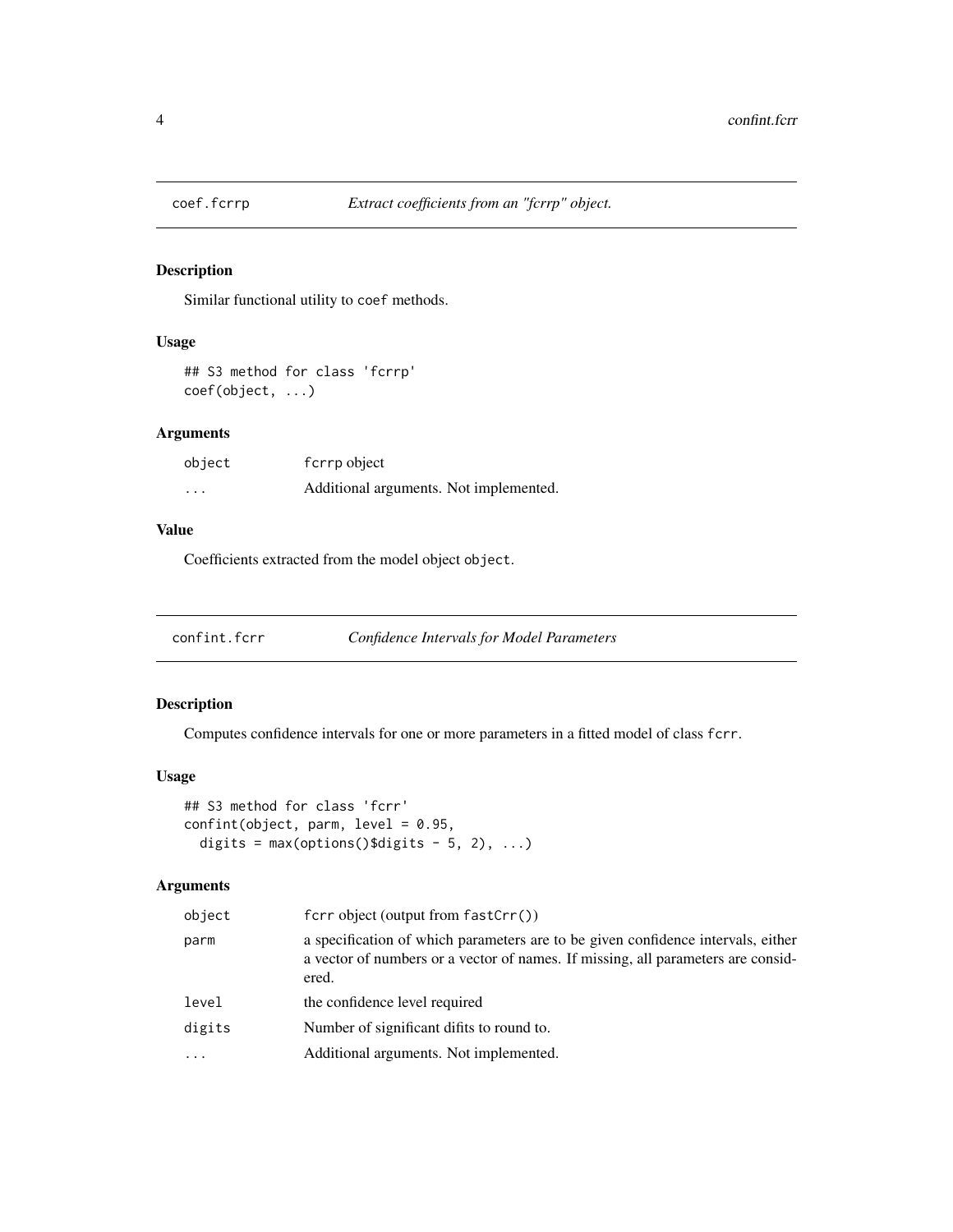#### <span id="page-4-0"></span>Crisk 5

# Details

Prints out table of confidence intervals for the Fine-Gray model.

# Value

A matrix (or vector) with columns giving lower and upper confidence limits for each coefficient estimate.

Crisk *Create a Competing Risk Object*

# Description

Create a competing risk object, used as a response variable in the model formula for fastCrr and fastCrrp. Adapted from the Surv object.

#### Usage

 $Crisk(ftime, fstatus, cencode = 0, failcode = 1, silent = TRUE)$ 

# Arguments

| ftime    | A vector of event/censoring times.                                                              |
|----------|-------------------------------------------------------------------------------------------------|
| fstatus  | A vector with unique code for each event type and a separate code for censored<br>observations. |
| cencode  | Integer: code of fstatus that denotes censored observations (default is 0)                      |
| failcode | Integer: code of fstatus that event type of interest (default is 1)                             |
| silent   | Logical: print information about coding.                                                        |

#### Value

Returns an object, used as a response variable, of class Crisk.

| time   | vector of observed event times                                                                |
|--------|-----------------------------------------------------------------------------------------------|
| status | vector of event indicators. $0 =$ censored, $1 =$ event of interest, $2 =$ competing<br>risks |

# References

Fine J. and Gray R. (1999) A proportional hazards model for the subdistribution of a competing risk. *JASA* 94:496-509.

# See Also

Surv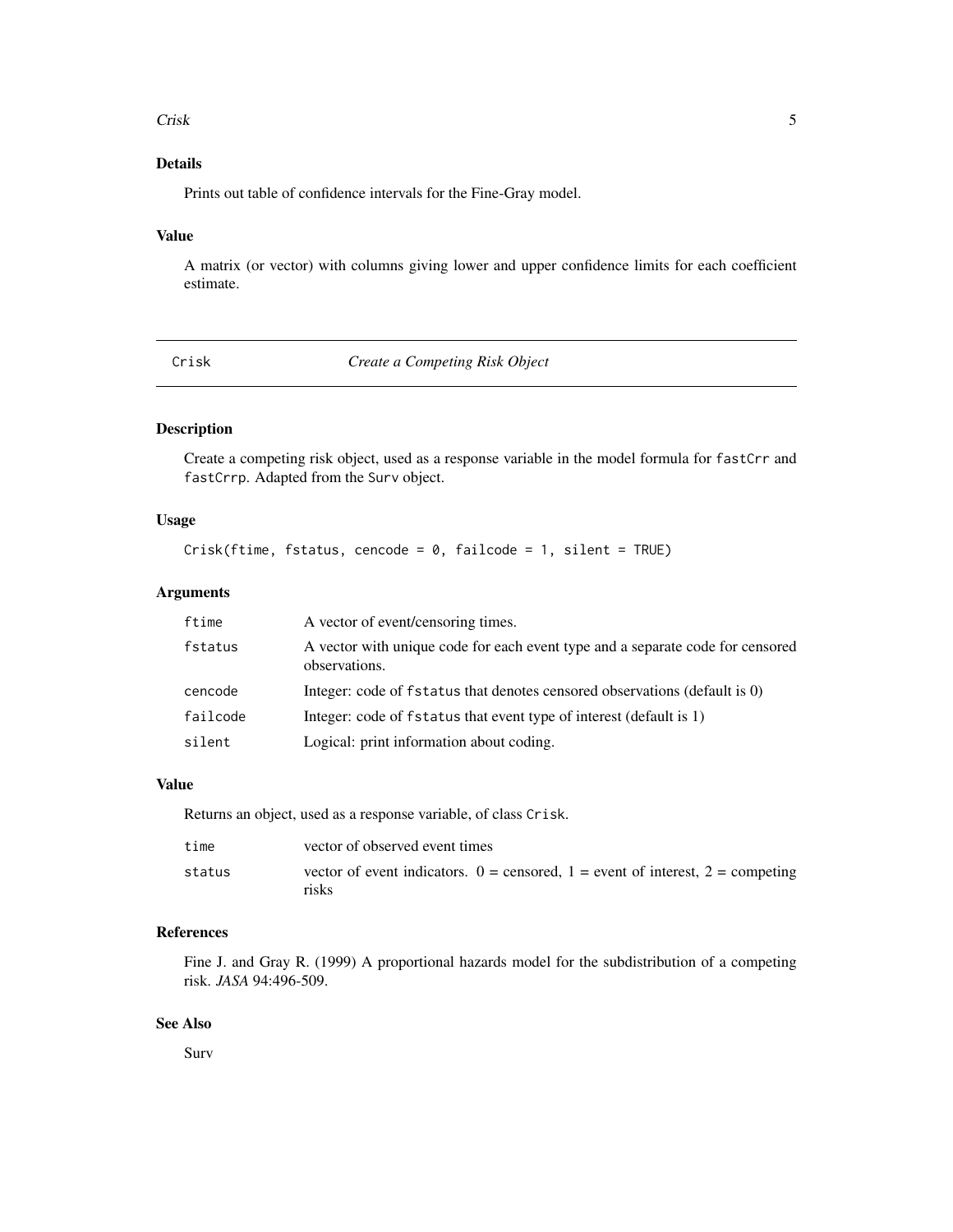**6** fastCrr

#### Examples

library(fastcmprsk)

```
set.seed(10)
ftime <- rexp(200)
fstatus \leq sample(0:2, 200, replace = TRUE)
obj <- Crisk(ftime, fstatus, silent = FALSE)
```
fastCrr *Fast Fine-Gray Model Estimation*

#### Description

Estimates parameters for the proportional subdistribution hazards model using two-way linear scan approach.

#### Usage

```
fastCrr(formula, data, eps = 1e-06, max.iter = 1000,
 getBreslowJumps = TRUE, standardize = TRUE, variance = TRUE,
 var.control = varianceControl(B = 100, useMultipleCores = FALSE),returnDataFrame = FALSE)
```
# Arguments

| formula         | a formula object, with the response on the left of $a \sim$ operator, and the terms on<br>the right. The response must be a Crisk object as returned by the Crisk function. |
|-----------------|-----------------------------------------------------------------------------------------------------------------------------------------------------------------------------|
| data            | a data.frame in which to interpret the variables named in the formula.                                                                                                      |
| eps             | Numeric: algorithm stops when the relative change in any coefficient is less than<br>eps (default is $1E-6$ )                                                               |
| max.iter        | Numeric: maximum iterations to achieve convergence (default is 1000)                                                                                                        |
| getBreslowJumps |                                                                                                                                                                             |
|                 | Logical: Output jumps in Breslow estimator for the cumulative hazard.                                                                                                       |
| standardize     | Logical: Standardize design matrix.                                                                                                                                         |
| variance        | Logical: Get standard error estimates for parameter estimates via bootstrap.                                                                                                |
| var.control     | List of options for variance estimation.                                                                                                                                    |
| returnDataFrame |                                                                                                                                                                             |
|                 | $\mathbf{I}$ and and $\mathbf{D}$ at $\mathbf{I}$ and $\mathbf{I}$ and $\mathbf{I}$ and $\mathbf{I}$                                                                        |

Logical: Return (ordered) data frame.

# Details

Fits the 'proportional subdistribution hazards' regression model described in Fine and Gray (1999) using a novel two-way linear scan approach. By default, the Crisk object will specify which observations are censored (0), the event of interest (1), or competing risks (2).

<span id="page-5-0"></span>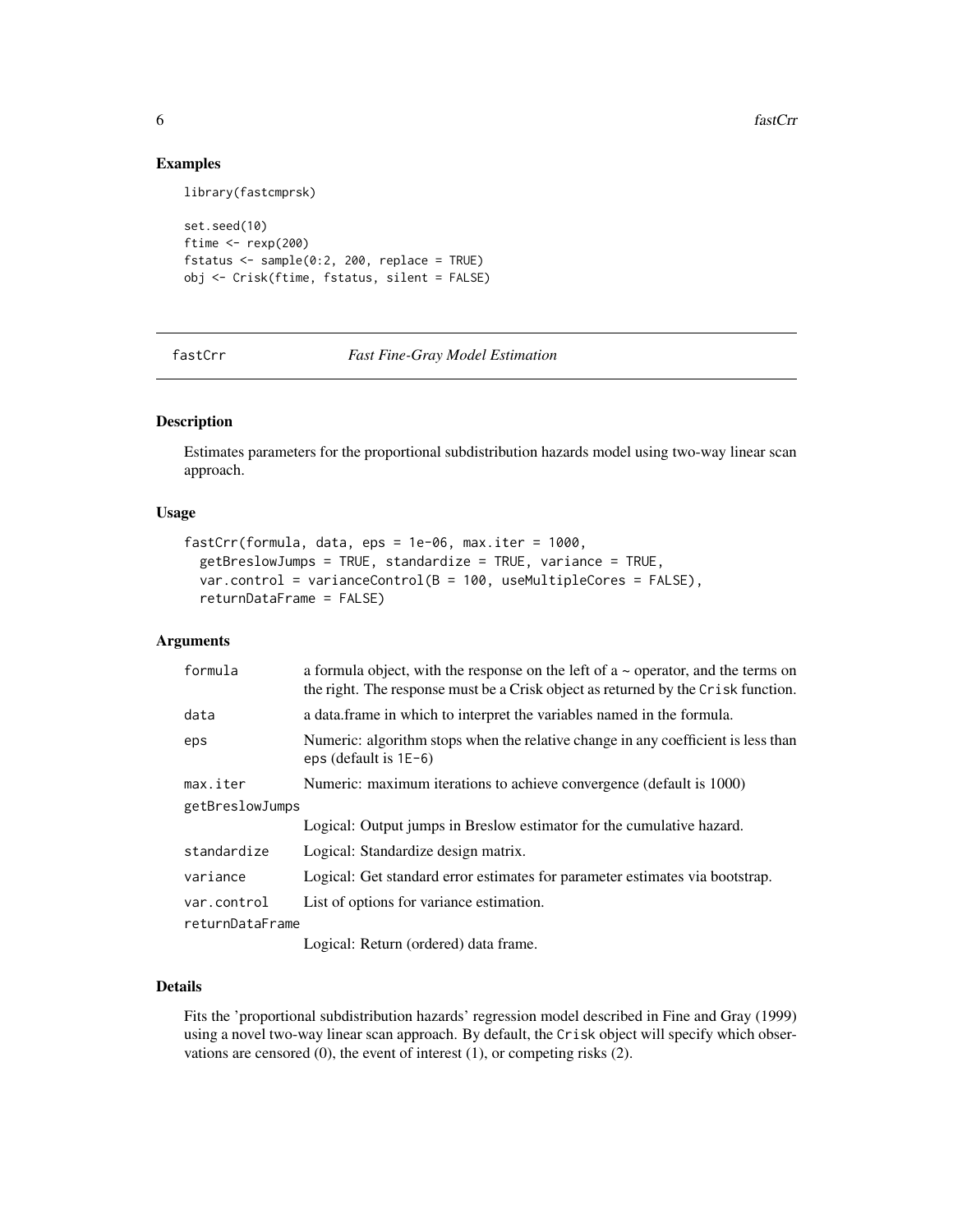#### fastCrr 7

# Value

Returns a list of class fcrr.

| coef        | the estimated regression coefficients                                                     |
|-------------|-------------------------------------------------------------------------------------------|
| var         | estimated variance-covariance matrix via bootstrap (if variance = TRUE)                   |
| logLik      | log-pseudo likelihood at the estimated regression coefficients                            |
| logLik.null | log-pseudo likelihood when the regression coefficients are 0                              |
| 1rt         | log-pseudo likelihood ratio test statistic for the estimated model vs. the null<br>model. |
| iter        | iterations of coordinate descent until convergence                                        |
| converged   | logical.                                                                                  |
| breslowJump | Jumps in the Breslow baseline cumulative hazard (used by predict. fcrr)                   |
| uftime      | vector of unique failure (event) times                                                    |
| isVariance  | logical to return if variance is chosen to be estimated                                   |
| df          | returned ordered data frame if returnDataFrame = TRUE.                                    |

# References

Fine J. and Gray R. (1999) A proportional hazards model for the subdistribution of a competing risk. *JASA* 94:496-509.

# Examples

```
library(fastcmprsk)
set.seed(10)
ftime <- rexp(200)
fstatus <- sample(0:2, 200, replace = TRUE)
cov <- matrix(runif(1000), nrow = 200)
dimnames(cov)[[2]] <- c('x1','x2','x3','x4','x5')
fit <- fastCrr(Crisk(ftime, fstatus) ~ cov, variance = FALSE)
# Not run: How to set up multiple cores for boostrapping
# library(doParallel) # make sure necessary packages are loaded
# myClust <- makeCluster(2)
# registerDoParallel(myClust)
# fit1 <- fastCrr(Crisk(ftime, fstatus) ~ cov, variance = TRUE,
# var.control = varianceControl(B = 100, useMultipleCores = TRUE))
# stopCluster(myClust)
```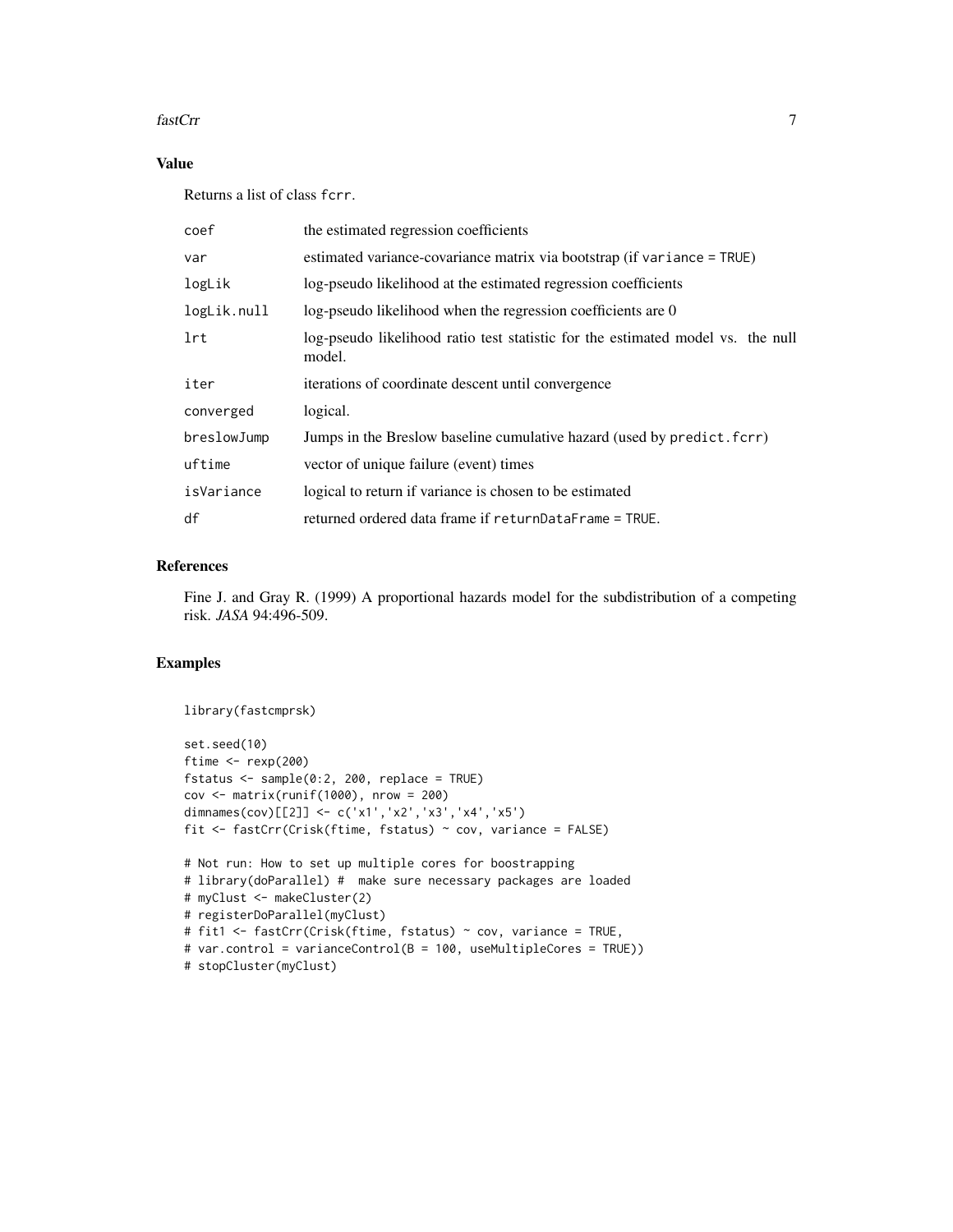Performs penalized regression for the proportional subdistribution hazards model. Penalties currently include LASSO, MCP, SCAD, and ridge regression. User-specificed weights can be assigned to the penalty for each coefficient (e.g. implementing adaptive LASSO and broken adaptive ridge regerssion).

#### Usage

```
fastCrrp(formula, data, eps = 1e-06, max.iter = 1000,
  getBreslowJumps = TRUE, standardize = TRUE, penalty = c("LASSO",
 "RIDGE", "MCP", "SCAD", "ENET"), lambda = NULL, alpha = 0,
 lambda.min.ratio = 0.001, nlambda = 25, penalty.factor = rep(1,ncol(X), gamma = switch(penalty, scad = 3.7, 2.7))
```
#### Arguments

| formula          | a formula object, with the response on the left of $a \sim$ operator, and the terms on<br>the right. The response must be a Crisk object as returned by the Crisk function. |  |
|------------------|-----------------------------------------------------------------------------------------------------------------------------------------------------------------------------|--|
| data             | a data.frame in which to interpret the variables named in the formula.                                                                                                      |  |
| eps              | Numeric: algorithm stops when the relative change in any coefficient is less than<br>eps (default is $1E-6$ )                                                               |  |
| max.iter         | Numeric: maximum iterations to achieve convergence (default is 1000)                                                                                                        |  |
| getBreslowJumps  |                                                                                                                                                                             |  |
|                  | Logical: Output jumps in Breslow estimator for the cumulative hazard.                                                                                                       |  |
| standardize      | Logical: Standardize design matrix.                                                                                                                                         |  |
| penalty          | Character: Penalty to be applied to the model. Options are "lasso", "scad",<br>"ridge", "mcp", and "enet".                                                                  |  |
| lambda           | A user-specified sequence of lambda values for tuning parameters.                                                                                                           |  |
| alpha            | L1/L2 weight for elastic net regression.                                                                                                                                    |  |
| lambda.min.ratio |                                                                                                                                                                             |  |
|                  | Smallest value for lambda, as a fraction of lambda. max (if lambda is NULL).                                                                                                |  |
| nlambda          | Number of lambda values (default is 25).                                                                                                                                    |  |
|                  | penalty. factor A vector of weights applied to the penalty for each coefficient. Vector must be<br>of length equal to the number of columns in X.                           |  |
| gamma            | Tuning parameter for the MCP/SCAD penalty. Default is 2.7 for MCP and 3.7<br>for SCAD and should be left unchanged.                                                         |  |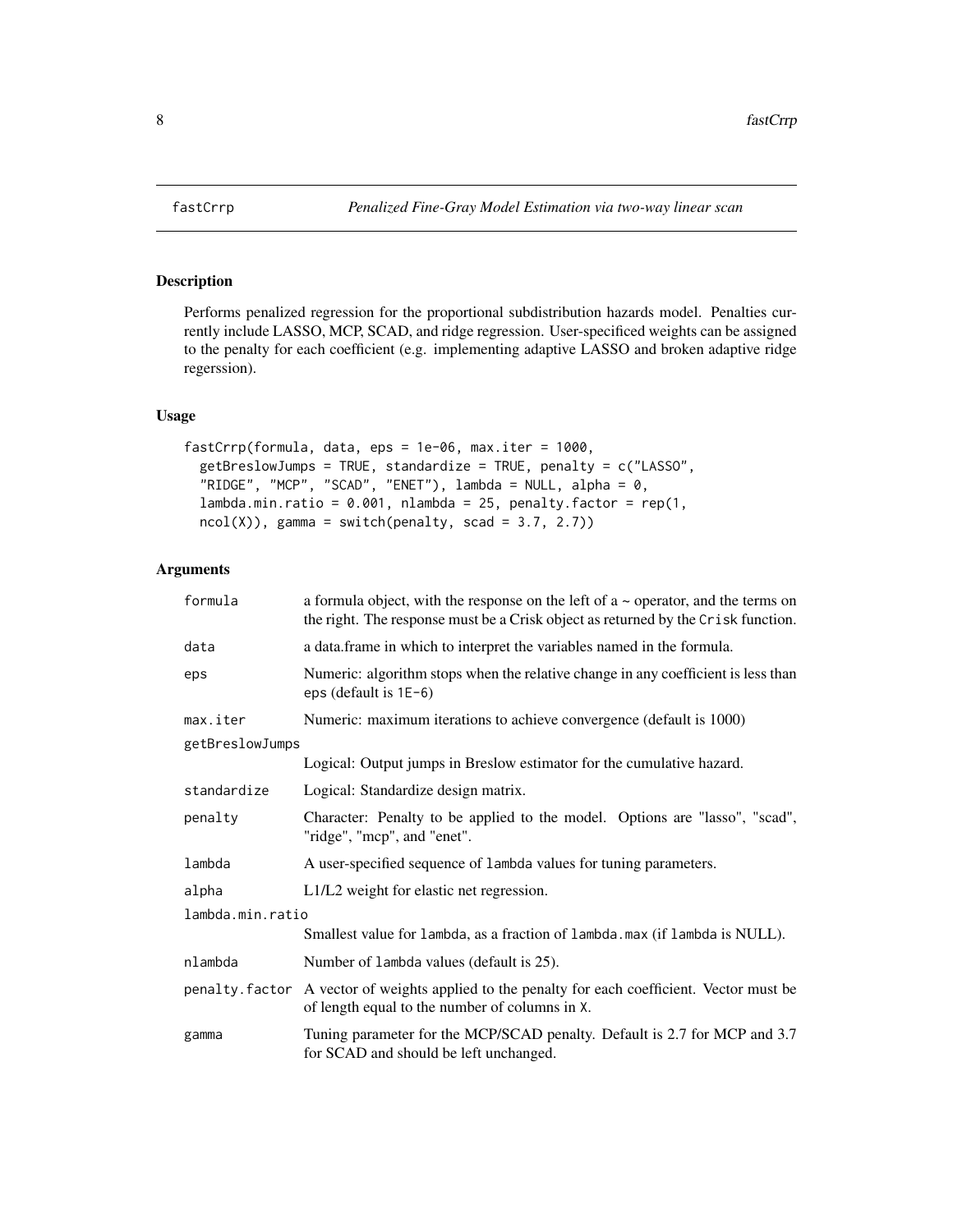#### fastCrrp 9

# Details

The fastCrrp functions performed penalized Fine-Gray regression. Parameter estimation is performed via cyclic coordinate descent and using a two-way linear scan approach to effiiciently calculate the gradient and Hessian values. Current implementation includes LASSO, SCAD, MCP, and ridge regression.

#### Value

Returns a list of class fcrrp.

| coef        | fitted coefficients matrix with nlambda columns and nyars columns            |
|-------------|------------------------------------------------------------------------------|
| logLik      | vector of log-pseudo likelihood at the estimated regression coefficients     |
| logLik.null | log-pseudo likelihood when the regression coefficients are 0                 |
| lambda.path | sequence of tuning parameter values                                          |
| iter        | number of iterations needed until convergence at each tuning parameter value |
| converged   | convergence status at each tuning parameter value                            |
| breslowJump | Jumps in the Breslow baseline cumulative hazard (used by predict. fcrr)      |
| uftime      | vector of unique failure (event) times                                       |
| penalty     | same as above                                                                |
| gamma       | same as above                                                                |
| above       | same as above                                                                |

#### References

Fu, Z., Parikh, C.R., Zhou, B. (2017) Penalized variable selection in competing risks regression. *Lifetime Data Analysis* 23:353-376.

Breheny, P. and Huang, J. (2011) Coordinate descent algorithms for nonconvex penalized regression, with applications to biological feature selection. *Ann. Appl. Statist.*, 5: 232-253.

Fine J. and Gray R. (1999) A proportional hazards model for the subdistribution of a competing risk. *JASA* 94:496-509.

#### Examples

```
library(fastcmprsk)
set.seed(10)
ftime <- rexp(200)
fstatus <- sample(0:2, 200, replace = TRUE)
cov <- matrix(runif(1000), nrow = 200)
dimnames(cov)[[2]] <- c('x1','x2','x3','x4','x5')
fit <- fastCrrp(Crisk(ftime, fstatus) ~ cov, lambda = 1, penalty = "RIDGE")
fit$coef
```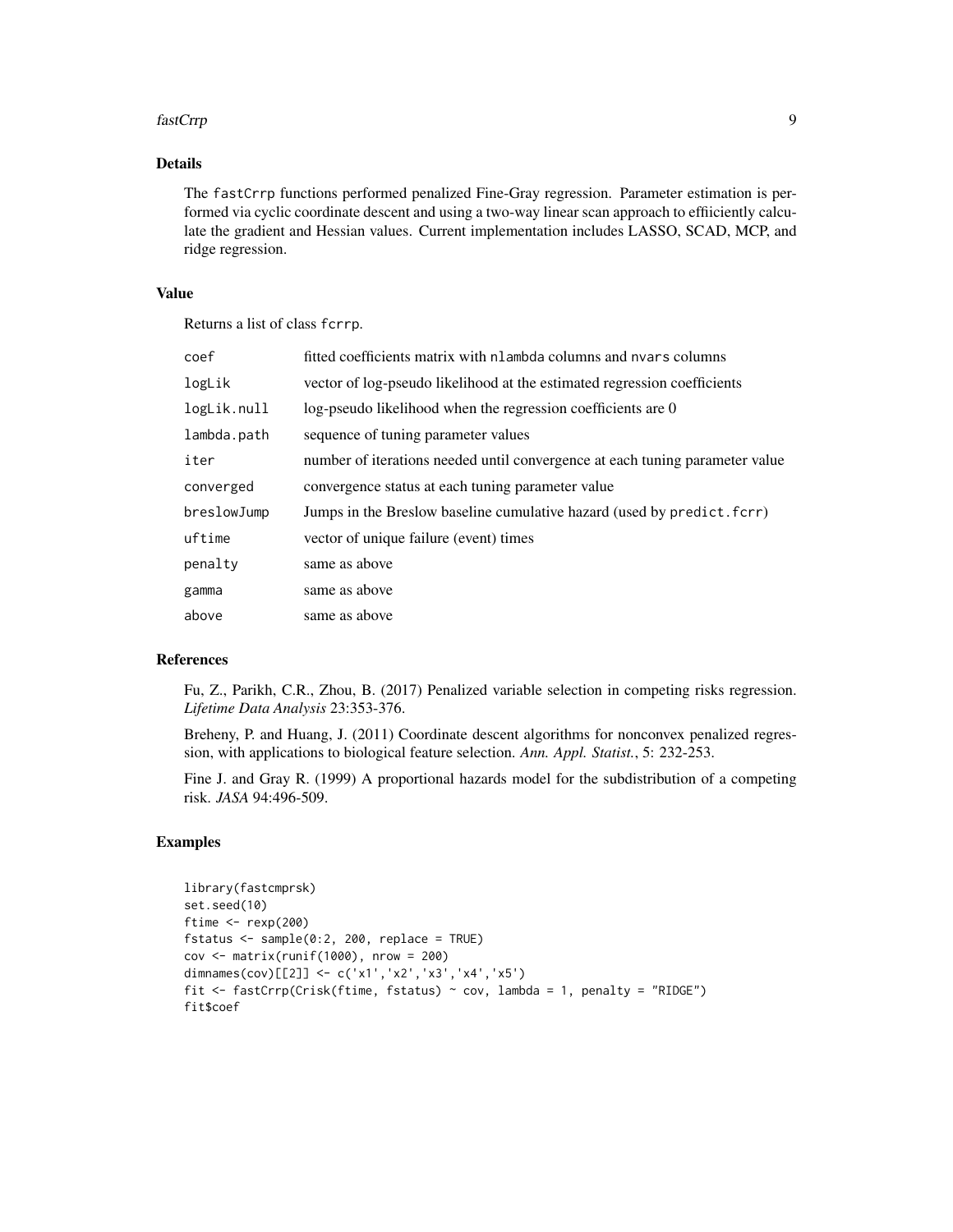<span id="page-9-0"></span>

Similar functional utility to coef methods.

#### Usage

```
## S3 method for class 'fcrr'
logLik(object, ...)
```
# Arguments

| object | f crr object                           |
|--------|----------------------------------------|
| .      | Additional arguments. Not implemented. |

# Value

Returns the log-pseudo likelihood of object object.

logLik.fcrrp *Extract log-pseudo likelihood from an "fcrrp" object.*

# Description

Similar functional utility to coef methods.

#### Usage

```
## S3 method for class 'fcrrp'
logLik(object, ...)
```
# Arguments

| object   | f crrp object                          |
|----------|----------------------------------------|
| $\cdots$ | Additional arguments. Not implemented. |

#### Value

Returns the log-pseudo likelihood of object object.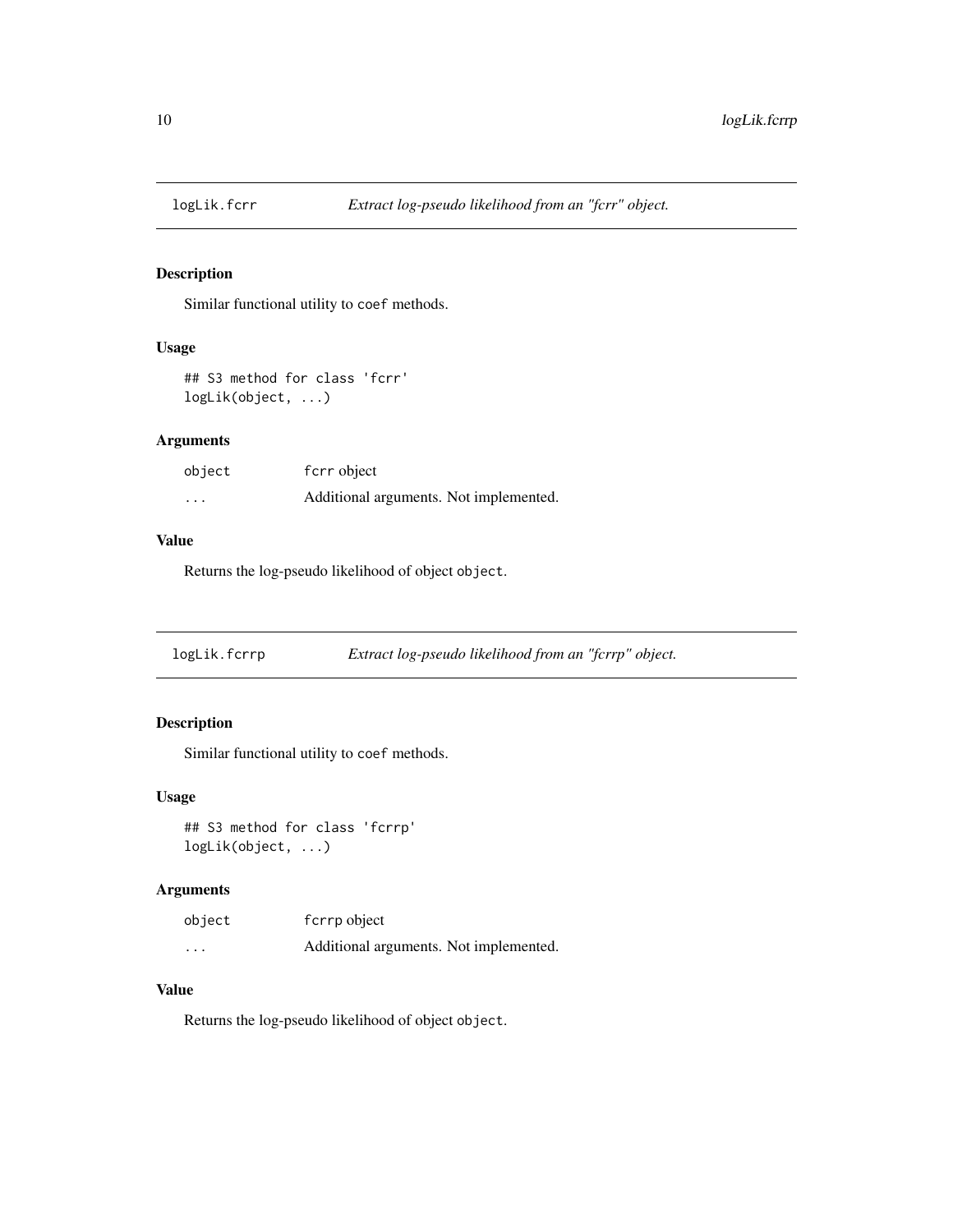<span id="page-10-0"></span>

Plots solution path for penalized methods

#### Usage

```
## S3 method for class 'fcrrp'
plot(x, \ldots)
```
#### Arguments

|          | $fcrrp$ object (output from $fastCrrp()$ ) |
|----------|--------------------------------------------|
| $\cdots$ | additional arguments to plot()             |

#### Details

Plots solution path for penalized methods. x-axis: log tuning parameter values. y-axis: coeffcient estimates.

# Value

A plot of the solution path for the chosen penalized method.

plot.predict.fcrr *Plots predicted cumulative incidence function*

# Description

Plots predicted cumulative incidence function

# Usage

```
## S3 method for class 'predict.fcrr'
plot(x, \ldots)
```
# Arguments

|          | $predict.fcrr object (output from predict (fcrr x))$ |
|----------|------------------------------------------------------|
| $\cdots$ | additional arguments to plot()                       |

#### Value

A plot of the estimated cumulative incidence function.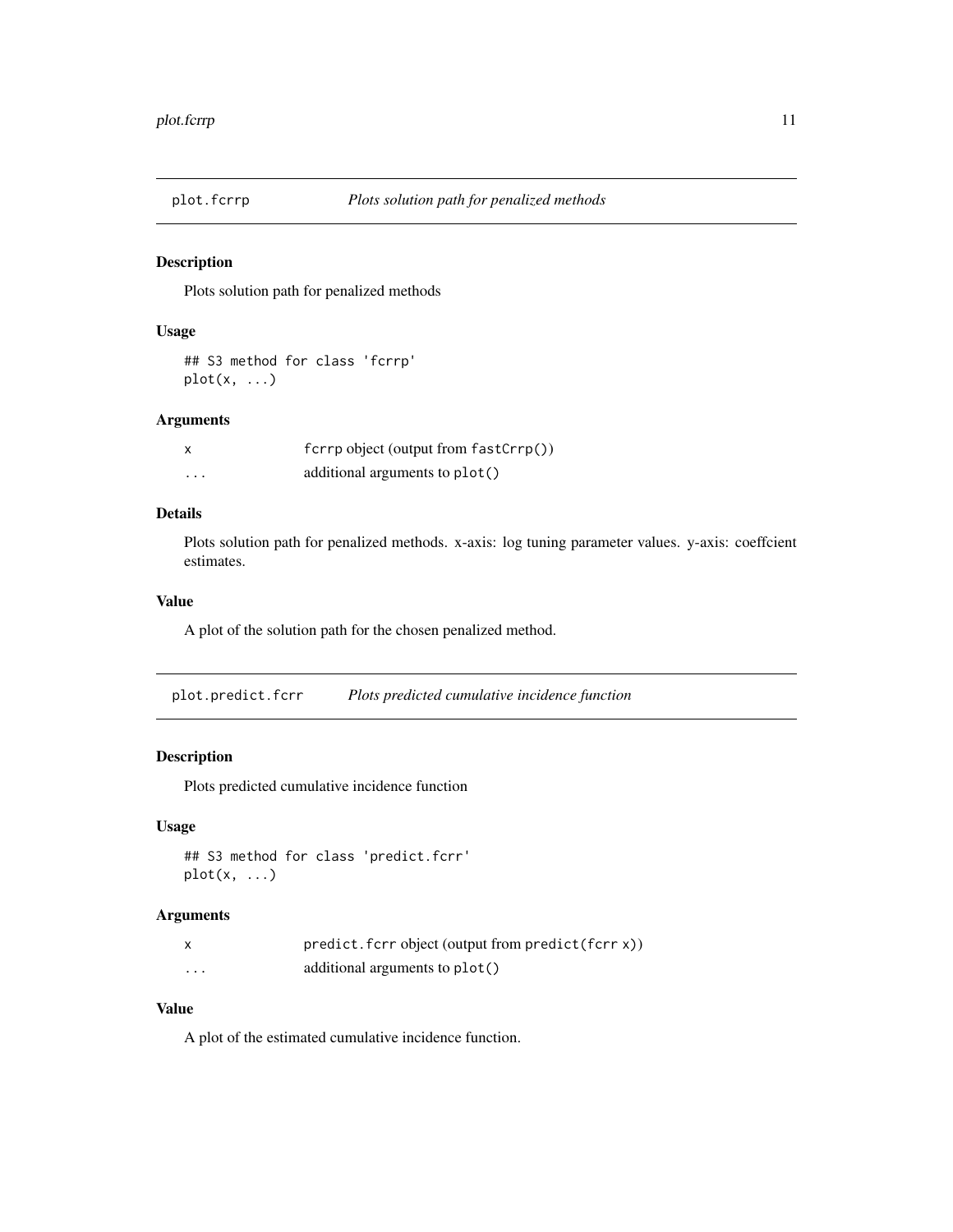<span id="page-11-0"></span>

Predicts cumulative incidence function from a fcrr object.

# Usage

```
## S3 method for class 'fcrr'
predict(object, newdata, getBootstrapVariance = TRUE,
  var.control = varianceControl(B = 100, useMultipleCores = FALSE),type = "none", alpha = 0.05, tL = NULL, tU = NULL, ...)
```
# Arguments

| object               | Output from fcrr object.                              |
|----------------------|-------------------------------------------------------|
| newdata              | A set of covariate values to predict the CIF.         |
| getBootstrapVariance |                                                       |
|                      | Logical: Calculate variance for CIF via bootstrap.    |
| var.control          | List of variance parameters from varianceControl().   |
| type                 | Confidence intervals or confidence bands.             |
| alpha                | Significance level to compute intervals or bands      |
| tL                   | Lower time for band estimation.                       |
| tU                   | Upper time for band estimation.                       |
| .                    | additional arguments affecting the fastCrr procedure. |
| <sub>B</sub>         | Number of bootstrap samples for variance estimation.  |

#### Details

Calculates the CIF using fcrr output conditional on newdata.

#### Value

Returns a list of class predict.fcrr.

| ftime | Unique observed failure times |
|-------|-------------------------------|
| CIF   | predicted CIF at time ftime   |
| lower | lower interval/band limit     |
| upper | upper interval/band limit     |
| type  | same as original argument     |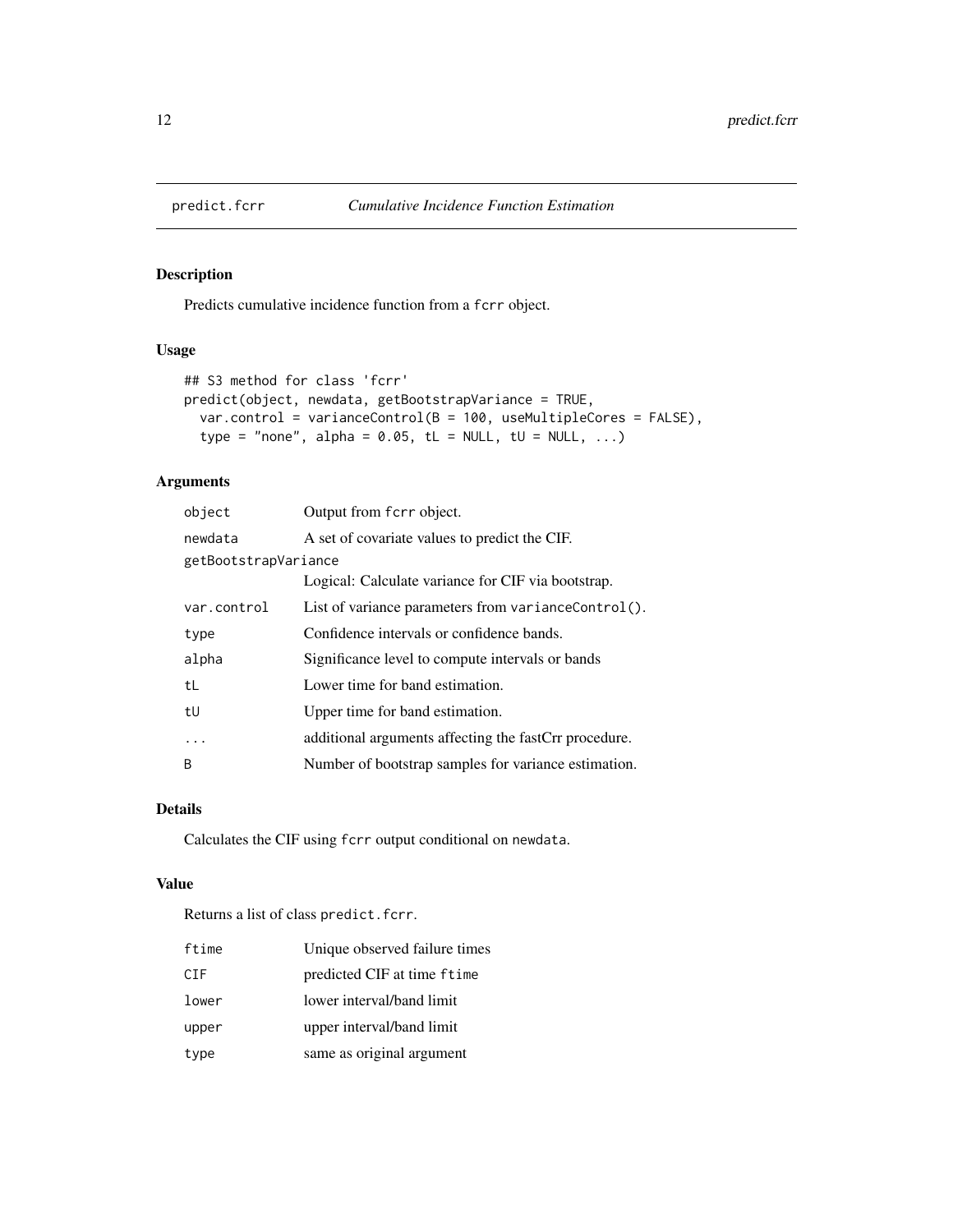# <span id="page-12-0"></span>print.summary.fcrr 13

#### References

Fine J. and Gray R. (1999) A proportional hazards model for the subdistribution of a competing risk. *JASA* 94:496-509.

#### Examples

```
library(fastcmprsk)
set.seed(10)
ftime <- rexp(200)
fstatus \leq sample(0:2, 200, replace = TRUE)
cov <- matrix(runif(1000), nrow = 200)
dimnames(cov)[[2]] <- c('x1','x2','x3','x4','x5')
fit <- fastCrr(Crisk(ftime, fstatus) ~ cov, returnDataFrame = TRUE)
cov2 \leq rnorm(5)predict(fit, newdata = cov2)
```
print.summary.fcrr *Prints summary of a fcrr x*

#### Description

Prints summary statistics of a fcrr x

#### Usage

```
## S3 method for class 'summary.fcrr'
print(x, \text{ digits} = max(options() \text{3 digits} - 4, 3),...)
```
# Arguments

| $\mathsf{x}$ | output from $fastCrr()$ .        |
|--------------|----------------------------------|
| digits       | digits for rounding.             |
| .            | additional arguments to print(). |

#### Details

Prints the convergence status, log-pseudo likelihood, the estimated coefficients, the estimated standard errors, and the two-sided p-values for the test of the individual coefficients equal to 0.

#### Value

Prints the convergence status, log-pseudo likelihood, the estimated coefficients, the estimated standard errors, and the two-sided p-values for the test of the individual coefficients equal to 0.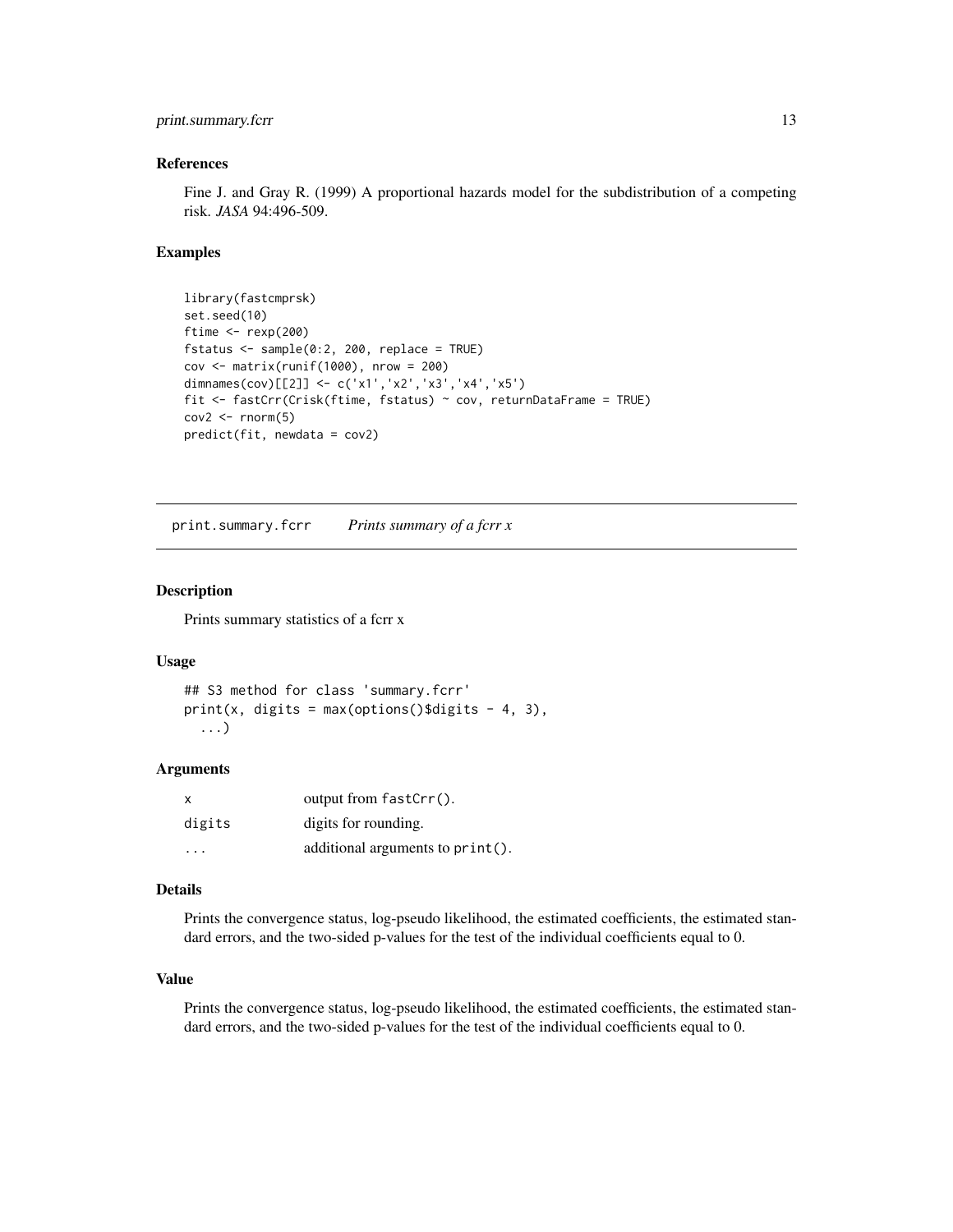```
simulateTwoCauseFineGrayModel
```
*Simulate data from the Fine-Gray Model*

# Description

Simulate data from the model proposed in Fine and Gray (1999) for two causes. Cause 1 is assumed to be of primary importance.

#### Usage

```
simulateTwoCauseFineGrayModel(nobs, beta1, beta2, X = NULL, u.min = 0,
 u.max, p = 0.5, returnX = FALSE)
```
#### Arguments

| nobs    | Integer: Number of observations in simulated dataset.                                                                                                    |
|---------|----------------------------------------------------------------------------------------------------------------------------------------------------------|
| beta1   | A vector of effect sizes for cause 1 of length neovs                                                                                                     |
| beta2   | A vector of effect sizes for cause 2 of length neover                                                                                                    |
| X       | A matrix of fixed covariates (nobs x ncovs). If X is NULL (default) then X will<br>be simulated from MVN(O, I) with $n = nobs$ and $p = length(beta1)$ . |
| u.min   | Numeric: controls lower bound of censoring distribution where $C \sim U(u.min$ ,<br>u.max)                                                               |
| u.max   | Numeric: controls upper bound of censoring distribution where $C \sim U(u.min$ ,<br>u.max)                                                               |
| p       | Numeric: value between 0 and 1 which controls the mixture probability.                                                                                   |
| returnX | Logical: Whether to return X or not. Default is TRUE. Recommended if X is<br>NULL.                                                                       |

# Details

The function simulates data according to the setup by Fine and Gray (1999). See their paper for more information.

# Value

Returns a list with the following:

| ftime | vector of nobs simulated event times                                           |
|-------|--------------------------------------------------------------------------------|
| ftime | vector of nobs simulated event indicators $(0/1/2)$                            |
|       | design matrix if return $X = TRUE$ . (simulated design matrix if $X = NULL$ .) |

#### References

Fine J. and Gray R. (1999) A proportional hazards model for the subdistribution of a competing risk. *JASA* 94:496-509.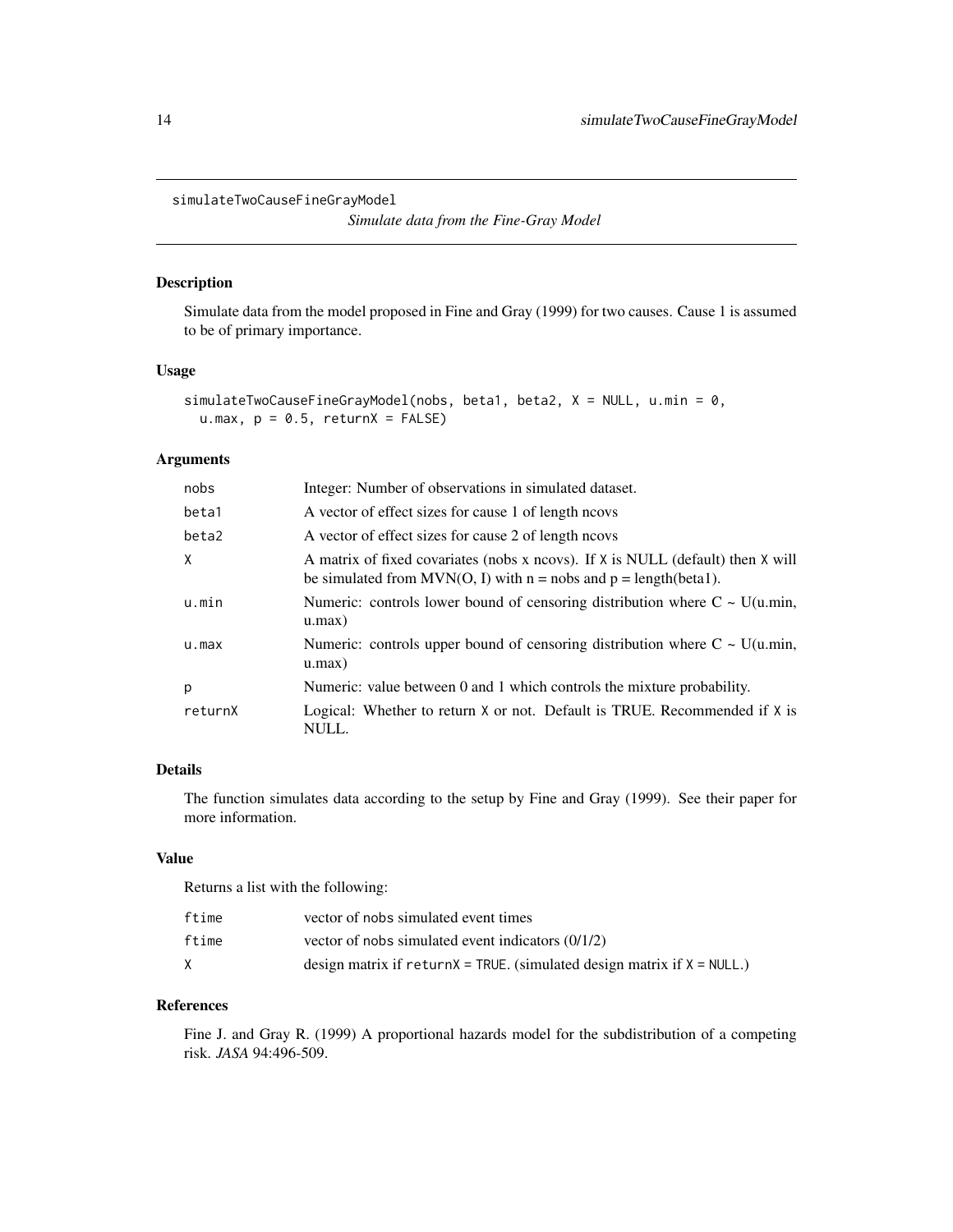# <span id="page-14-0"></span>summary.fcrr 15

#### Examples

```
set.seed(2019)
nobs <- 500
beta1 <- c(0.40, -0.40, 0, -0.50, 0, 0.60, 0.75, 0, 0, -0.80)
beta2 <- -beta1
Z \le matrix(rnorm(nobs * length(beta1)), nrow = nobs)
dat <- simulateTwoCauseFineGrayModel(nobs, beta1, beta2, Z, u.min = 0, u.max = 1, p = 0.5)
```
summary.fcrr *Summary method for fastCrr*

#### Description

Generate and print summaries of fastCrr output.

# Usage

```
## S3 method for class 'fcrr'
summary(object, conf.int = TRUE, alpha = 0.05,
 digits = max(options()$digits - 5, 2), ...)
```
#### Arguments

| object   | fcrr $x$ (output from fastCrr())                       |
|----------|--------------------------------------------------------|
| conf.int | Logical. Whether or not to outut confidence intervals. |
| alpha    | Significance level of the confidence intervals.        |
| digits   | Numer of significant difits to round to.               |
|          | additional arguments to print()                        |

#### Details

The summary method produces an ANOVA table for the coefficient estimates of the Fine-Gray model.

#### Value

The form of the value returned by summary depends on the class of its argument. See the documentation of the particular methods for details of what is produced by that method.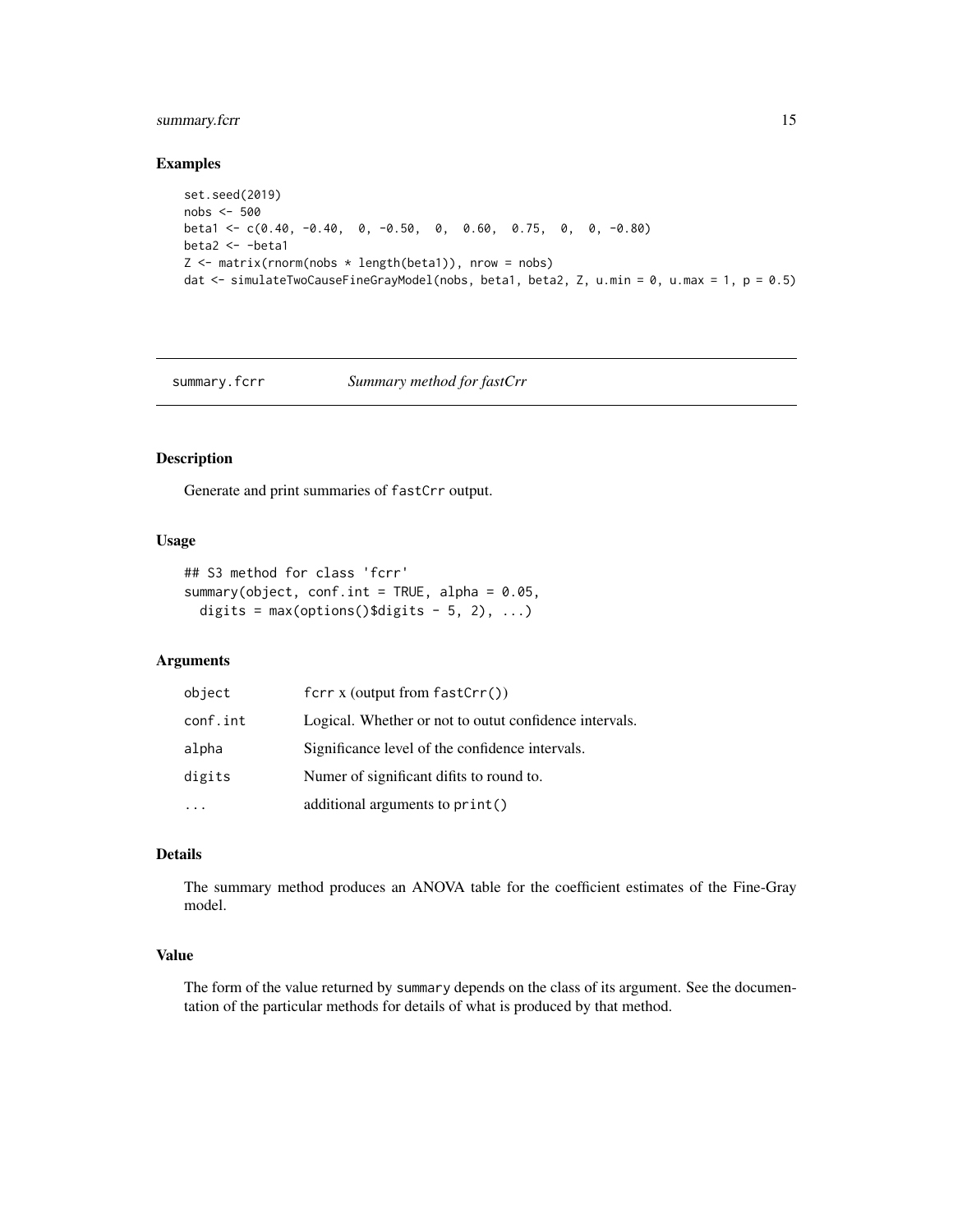<span id="page-15-0"></span>

Controls for variance calculation for the fastcmprsk package.

#### Usage

```
varianceControl(B = 100L, seed = 1991L, useMultipleCores = FALSE)
```
#### Arguments

| -B               | Integer: Number of bootstrap samples needed for variance estimation.       |  |
|------------------|----------------------------------------------------------------------------|--|
| seed             | Integer: Seed value for bootstrapping. Results may differ if parallelized. |  |
| useMultipleCores |                                                                            |  |
|                  | Logical: Set to TRUE if parallelizing. (Default is FALSE).                 |  |

#### Details

Variance-covariance estimation is done via bootstrap. Independent bootstrap runs can be performed both in serial and parallel. Parallelization is done via the doParallel package.

#### Value

Returns a list for variance options inputted into fastCrr.

B same as what is defined in function.

seed same as what is defined in function. useMultipleCores

same as what is defined in function.

#### Examples

```
library(fastcmprsk)
set.seed(10)
ftime <- rexp(200)
fstatus \leq sample(0:2, 200, replace = TRUE)
cov <- matrix(runif(1000), nrow = 200)
dimnames(cov)[[2]] <- c('x1','x2','x3','x4','x5')
vc <- varianceControl(B = 100, seed = 2019, useMultipleCores = FALSE)
fit1 <- fastCrr(Crisk(ftime, fstatus) ~ cov, variance = TRUE, var.control = vc)
fit1$var # Estimated covariance matrix via bootstrap
```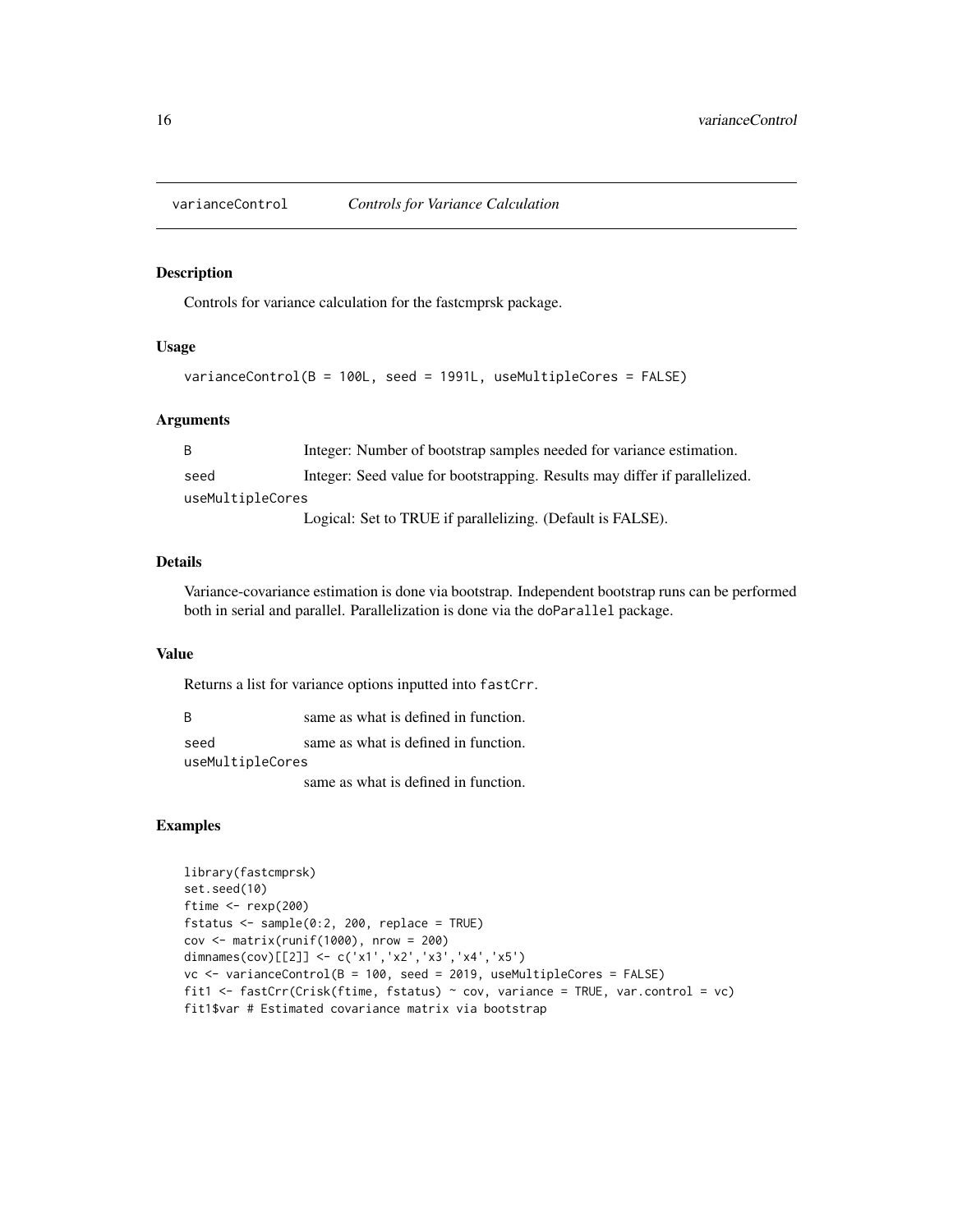<span id="page-16-0"></span>

Similar functional utility to vcov methods.

# Usage

```
## S3 method for class 'fcrr'
vcov(object, ...)
```
# Arguments

| object   | fcrr object.                           |
|----------|----------------------------------------|
| $\cdots$ | Additional arguments. Not implemented. |

# Value

Returns the estimated variance-covariance matrix (via bootstrap) from object object.